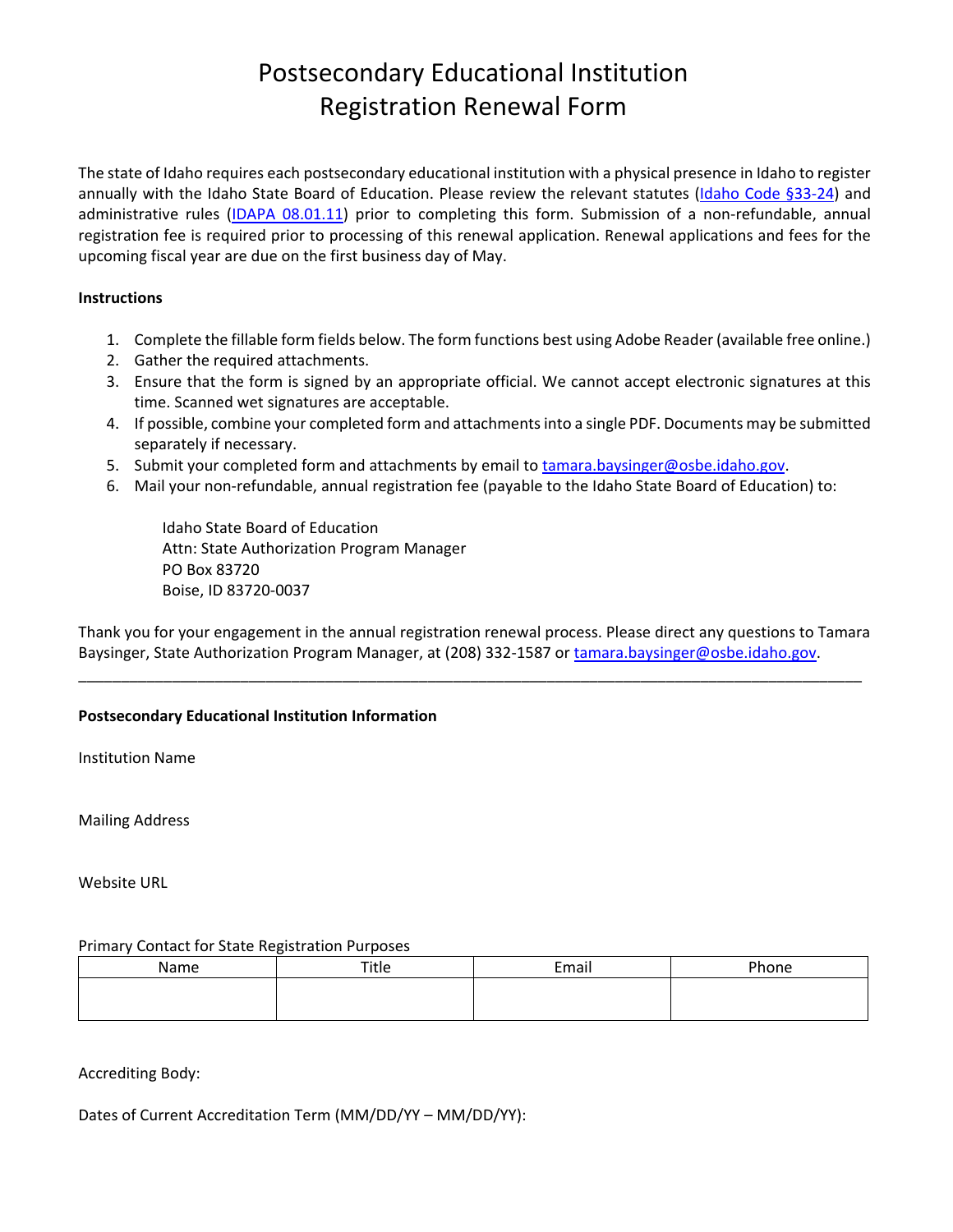| Type of Change<br>(Add/Remove) | <b>Physical Address</b> | <b>Head Officer</b> | Email & Phone |
|--------------------------------|-------------------------|---------------------|---------------|
|                                |                         |                     |               |
|                                |                         |                     |               |
|                                |                         |                     |               |
|                                |                         |                     |               |
|                                |                         |                     |               |

Please list all changes regarding physical locations in Idaho. Attach additional pages if necessary.

# Have your institution's chief officers changed? <br>
No <br>
No Yes (specify below)

Please include all changes including president, board chair, CAO, and CFO. Attach additional pages if necessary. IDAPA 08.01.11.200.09.ii

| Type of Change<br>.<br>(Add/Remove) | Name | Title | Email & Phone |
|-------------------------------------|------|-------|---------------|
|                                     |      |       |               |
|                                     |      |       |               |
|                                     |      |       |               |
|                                     |      |       |               |
|                                     |      |       |               |
|                                     |      |       |               |
|                                     |      |       |               |
|                                     |      |       |               |
|                                     |      |       |               |
|                                     |      |       |               |

#### Idaho State Board of Education Postsecondary Education Institution Registration Renewal Form Page 2 of 5

the contract of the contract of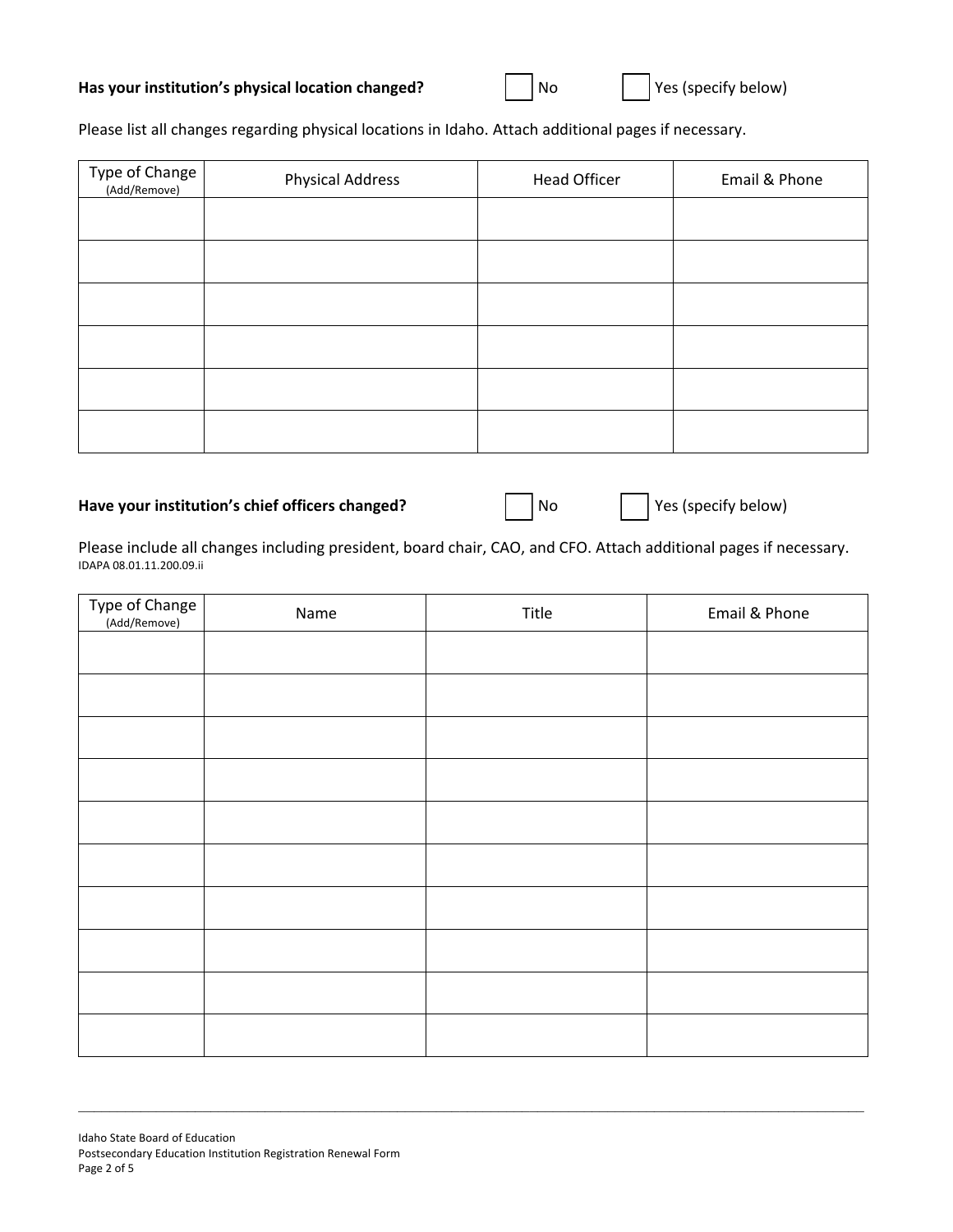Please list any Idaho course or program changes. Attach additional pages if necessary. IDAPA 08.01.11.200.06

| Type of Change<br>(Add/Remove) | Course or Program Title | New Course / Program<br>Length<br>(Hours / Weeks / Months) | New Course / Program<br>Outcome<br>(Degree / Certification / Licensure) |
|--------------------------------|-------------------------|------------------------------------------------------------|-------------------------------------------------------------------------|
|                                |                         |                                                            |                                                                         |
|                                |                         |                                                            |                                                                         |
|                                |                         |                                                            |                                                                         |
|                                |                         |                                                            |                                                                         |
|                                |                         |                                                            |                                                                         |
|                                |                         |                                                            |                                                                         |

# **Idaho Enrollment**

Please complete the following Idaho enrollment chart. Attach additional sheets if necessary. IDAPA 08.01.11.200.09.iii

| Course / Program Title | Enrollment<br>2 Years Ago | Enrollment<br>Last Year | Enrollment<br><b>Current Year</b> |
|------------------------|---------------------------|-------------------------|-----------------------------------|
|                        |                           |                         |                                   |
|                        |                           |                         |                                   |
|                        |                           |                         |                                   |
|                        |                           |                         |                                   |
|                        |                           |                         |                                   |
|                        |                           |                         |                                   |
|                        |                           |                         |                                   |
|                        |                           |                         |                                   |
|                        |                           |                         |                                   |
|                        |                           |                         |                                   |
|                        |                           |                         |                                   |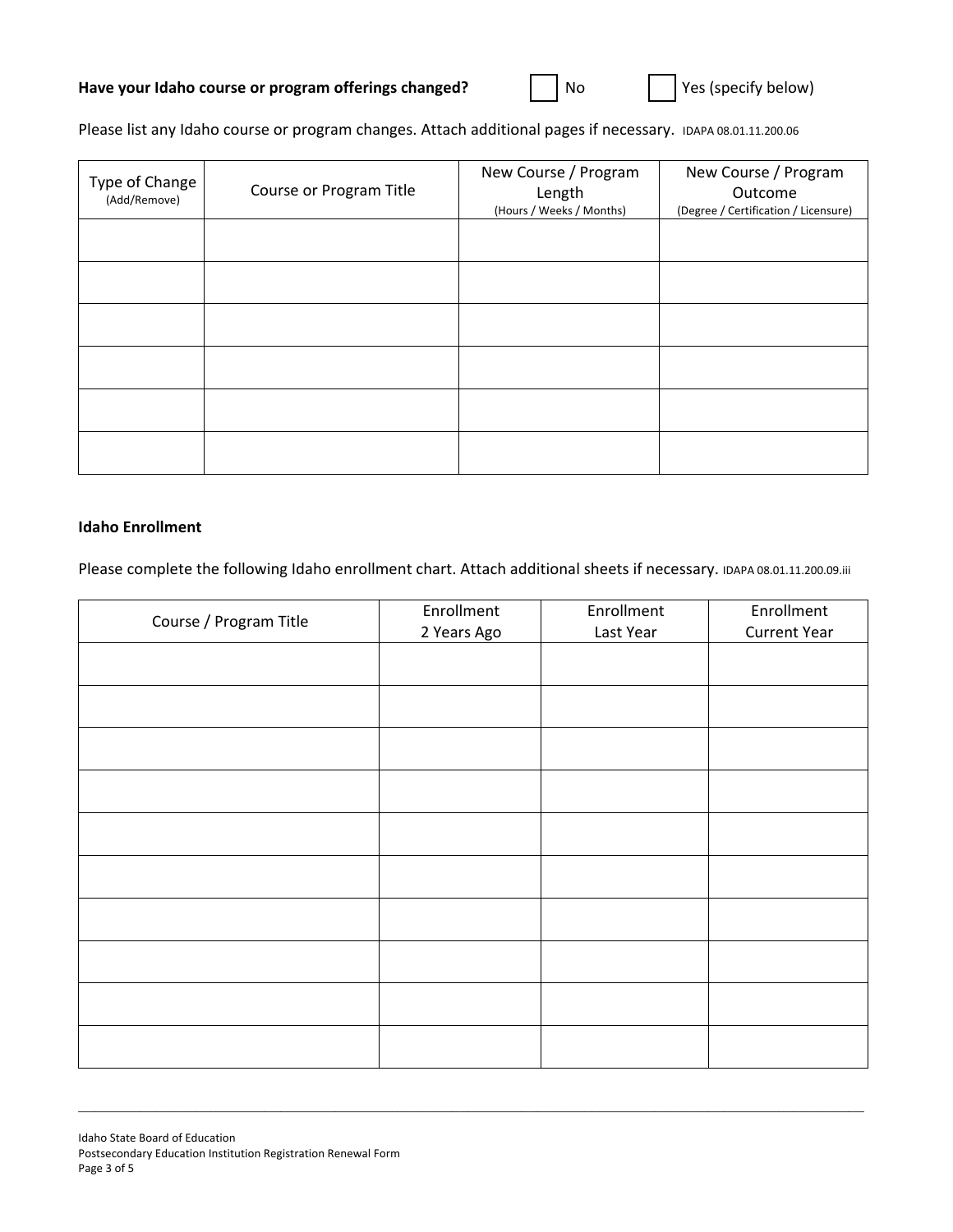# **Registration Fee**

Please complete the following chart to calculate your non-refundable annual registration fee. Only tuition and refunds for Idaho students for the most recent tax year (Jan 1 - Dec 31) should be reflected. IDAPA 08.01.11.200.07

| <b>Tuition Received</b>                                                      |        |
|------------------------------------------------------------------------------|--------|
| Refunds Issued                                                               |        |
| Gross Idaho Tuition Received (GITR)                                          | \$0.00 |
| Registration Fee (.5% of GITR, but not more than \$100 or less than \$5,000) | \$0.00 |

Please pay the exact amount calculated, without rounding up or down. Note that if your calculated fee is less than \$100, you should pay the minimum of \$100. If your calculated fee is more than \$5,000, you should pay the maximum fee of \$5,000.

Amount of fee paid **Base Controllers** and the check was mailed

### **Required Attachments**

Attached N/A By checking N/A, the institution certifies that all information submitted in a previous registration year remains current.

Required Financial documentation to substantiate Idaho tuition, fee, and refund information reported above. Please ensure that your documentation clearly shows tuition and revenue amounts that: IDAPA 08.01.11.200.07

- Match those reported in your GITR calculation above and
- Are distinct from other sources of revenue and refunds, including those from activity in other states.

Required Copy of annual audited financial statement IDAPA 08.01.11.200.09.a.iv

Required Copy of most recent accreditation letter showing the period of approval IDAPA 08.01.11.200.09.a.i

> Idaho course and program information, including any advertising materials used to solicit students, including URLs, and other information to assist students in making an informed decision to enroll; for courses or programs which require clinical, practicum or internship components, copies of information provided to students regarding the number and locations of clinical, practicum or internship positions available; and disclosures provided to prospective students regarding any courses of courses of study that have not been fully accredited, including accreditation status and anticipated date for full accreditation. IDAPA 08.01.11.200.09.vi